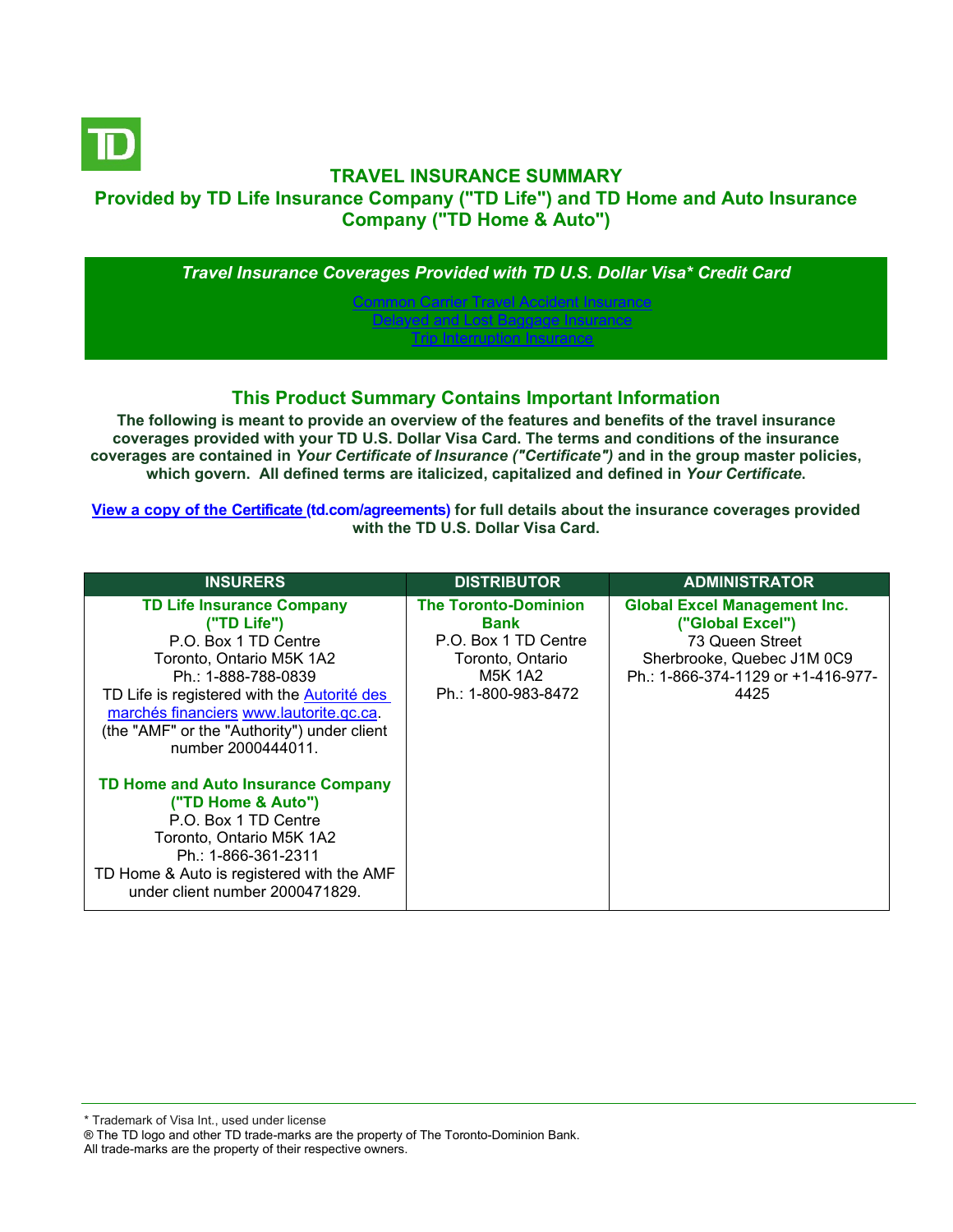

### **General Information You Need to Know**

The following is applicable to **all insurance coverages** provided with the TD U.S. Dollar Visa Card, unless otherwise specified*:*



**Complaint Handling:** For information about our complaint processing policy and where a complaint may be filed, please visit our Customer Service & Problem Resolution page at: **<https://www.tdinsurance.com/customer-service/problem-resolution>**.



**Misrepresentation:** *You* must be accurate and complete in *Your* dealings with the *Insurer* at all times. The *Insurer* will not pay a claim if *You*, any person insured under *Your Certificate* or anyone acting on *Your* behalf makes a misrepresentation, attempts to deceive or mislead the *Insurer*, or makes a fraudulent, false or exaggerated statement or claim.



**Cancellation:** Insurance coverages are considered canceled on the date the credit card account is closed. If, at any time, *You* don't want these insurance coverages, *You* can decide not to use them or contact *Your* credit card provider to apply for a different credit card with alternative insurance coverages.



**Cost:** *Your* TD U.S. Dollar Visa Card has an annual fee charged by *Your* credit card provider. No additional fee will be charged for the insurance coverages provided with the TD U.S. Dollar Visa Card.



**Claims:** *You* must report *Your* claim to *Our Administrator* by calling 1-866-374-1129 no later than the following time limits after the covered event(s) occurred:

- **Common Carrier Travel Accident Insurance** 
	- o 30 days; refer to section 7 "Making a claim" for full details.
- **Delayed and Lost Baggage Insurance** 
	- o 45 days; refer to section 6 "Claims" for full details.
- **Trip Interruption Insurance** 
	- o Immediately; refer to sections 11 "General Conditions" and 9 "How to make a claim" for full details.

Once *We* have approved the claim, *We* will notify *You* and payment will be made within 60 days. If the claim has been denied, *We* will inform *You* of the claim denial reasons within 60 days. *You* can appeal the decision by submitting new information to *Our Administrator*. For complete details, please see the applicable claims section (as listed above) in *Your Certificate.*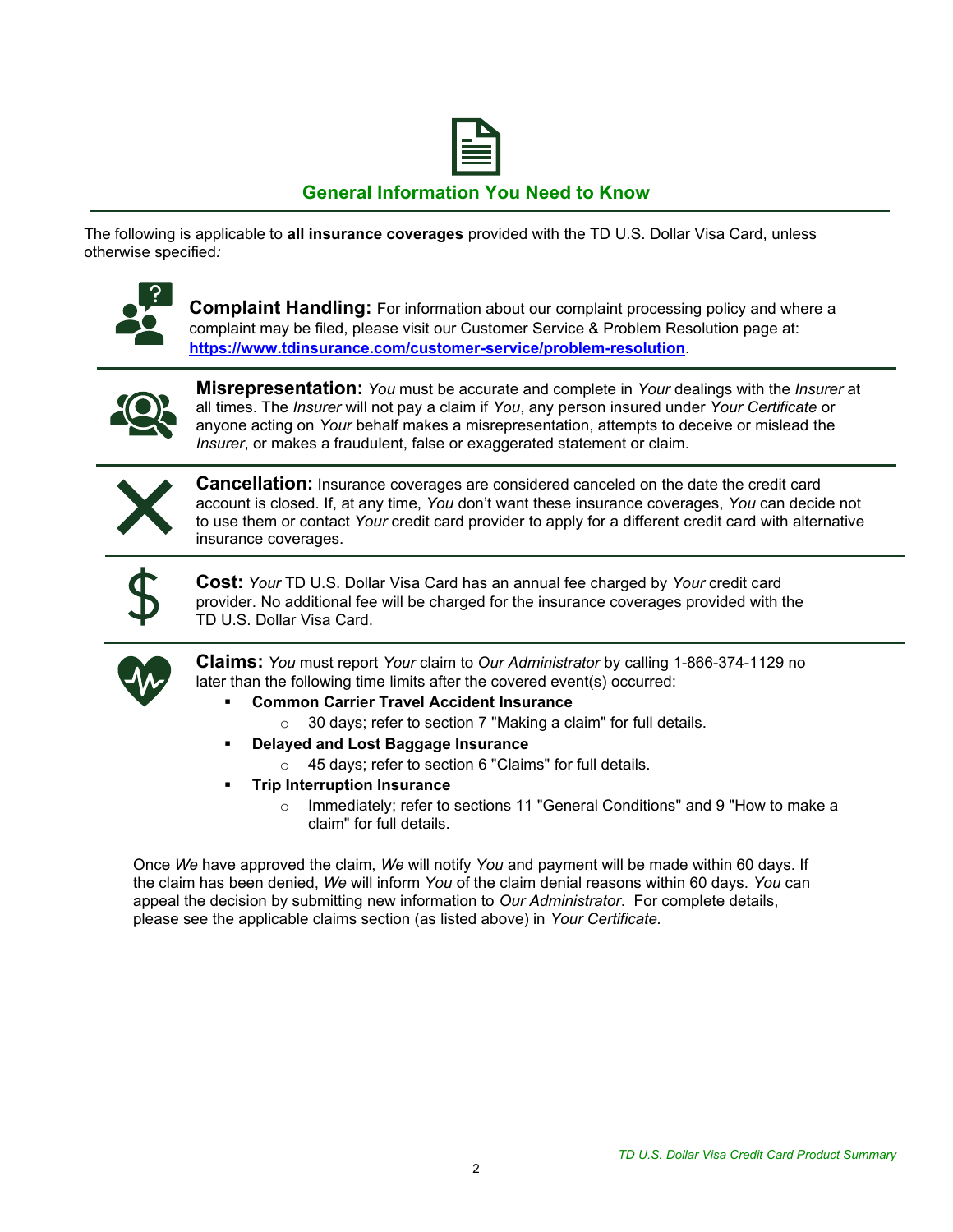# **General Information You Need to Know**

| Eligibility:                                                                                       |                                                                                                                                                                                                                                                                     |                                                                                                                                                                                                                                               |
|----------------------------------------------------------------------------------------------------|---------------------------------------------------------------------------------------------------------------------------------------------------------------------------------------------------------------------------------------------------------------------|-----------------------------------------------------------------------------------------------------------------------------------------------------------------------------------------------------------------------------------------------|
| <b>Benefit</b>                                                                                     | <b>Who is Eligible</b>                                                                                                                                                                                                                                              | <b>Additional Eligibility Requirements</b>                                                                                                                                                                                                    |
| <b>Common Carrier Accident</b><br><b>Insurance</b><br>Delayed and Lost Baggage<br><b>Insurance</b> | <b>Primary Cardholder</b><br><b>Primary Cardholder's Spouse</b><br><b>Primary Cardholder's</b><br><b>Dependent Children</b><br><b>Additional Cardholder</b><br><b>Additional Cardholder's Spouse</b><br><b>Additional Cardholder's</b><br><b>Dependent Children</b> | The credit card must be in<br>good standing; and<br>The <i>Insured Person</i> must<br>٠<br>be a resident of<br>Canada; and<br>be able to provide proof<br>of travel.                                                                          |
| <b>Trip Interruption Insurance</b>                                                                 | <b>Primary Cardholder</b><br><b>Primary Cardholder's Spouse</b><br><b>Primary Cardholder's</b><br><b>Dependent Children</b><br><b>Additional Cardholder</b><br><b>Additional Cardholder's Spouse</b><br><b>Additional Cardholder's</b><br>Dependent Children        | The credit card must be in<br>٠<br>good standing; and<br>The <i>Insured Person</i> must:<br>٠<br>be a resident of<br>Canada:<br>be able to provide proof<br>٠<br>of travel; and<br>have a valid GHIP (Travel<br>ш<br>Medical Insurance Only). |

**Note:** For full details, please see the "Eligibility" section and/or the definition of "*Insured Person*" in each *Certificate*.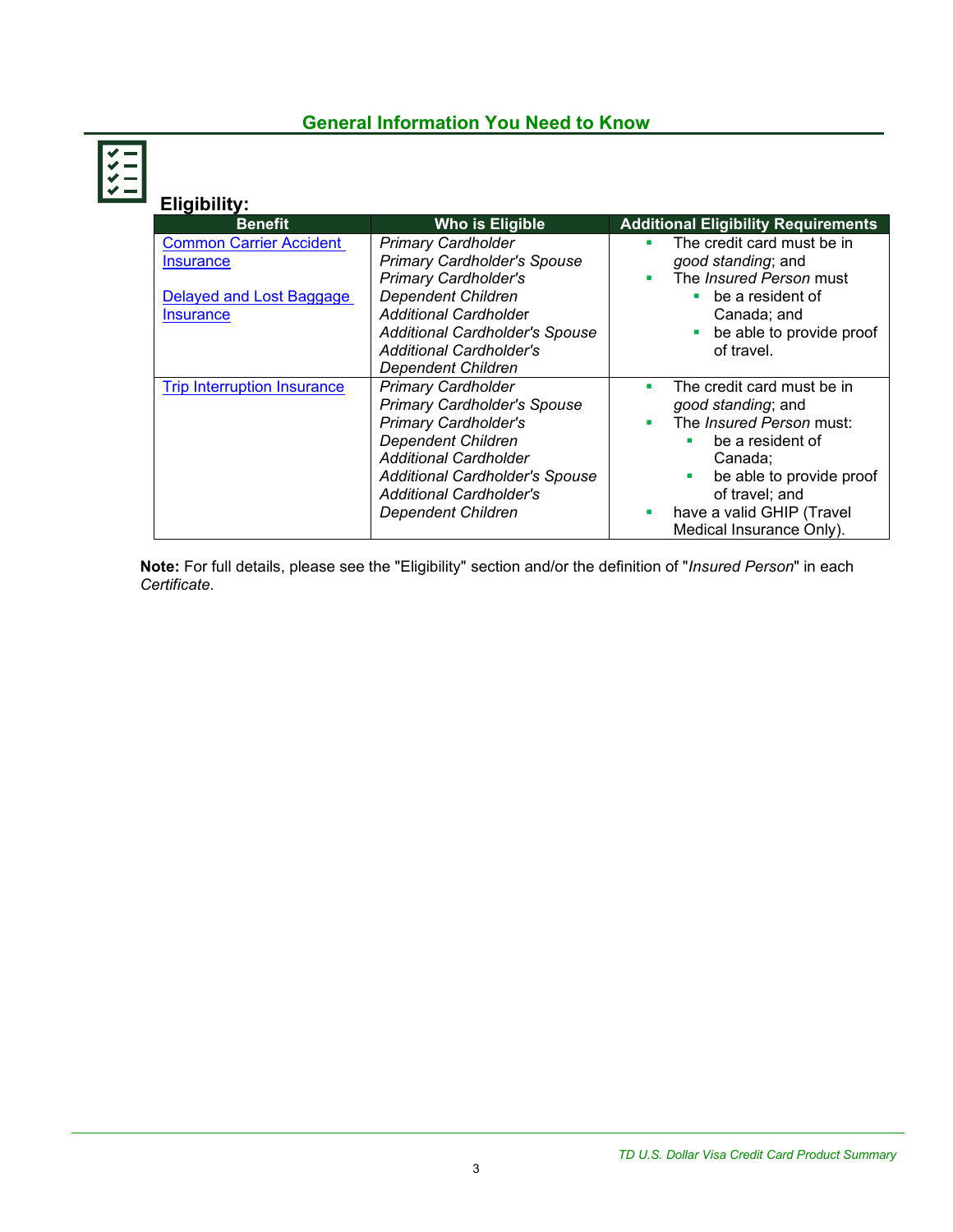<span id="page-3-0"></span>

### **Common Carrier Travel Accident Insurance**

*Issued by TD Life under Group Policy Number TGV009 (the "Policy") to The Toronto-Dominion Bank (the "Policyholder"). Global Excel provides Claims and Assistance services under the Group Policy.*

### **What is included in this coverage?**

Common Carrier Travel Accident Insurance provides travel coverage if the *Insured Person(s)* suffers a covered *Loss* arising from and occurring on a *Covered Trip* while travelling on a *Common Carrier*.

### **What are the benefits?**

| <b>Benefit</b>                                                                                                            | <b>Maximum Benefit Payable</b> |
|---------------------------------------------------------------------------------------------------------------------------|--------------------------------|
| Accidental Death or Dismemberment, Loss of Sight, Speech, or Hearing<br><b>Benefit</b>                                    |                                |
| Accidental Loss of Life                                                                                                   | Up to \$500,000                |
| Accidental Loss of Speech and Hearing                                                                                     | Up to \$500,000                |
| Accidental Loss of Both Hands or Both Feet or Sight of both Eyes or a<br>combination of Hand, a Foot, or Sight of One Eye | Up to \$500,000                |
| Accidental Loss of One Arm or Leg                                                                                         | Up to \$375,000                |
| Accidental Loss of One Hand or One Foot or Sight of One Eye                                                               | Up to \$333,350                |
| Accidental Loss of Speech or Hearing                                                                                      | Up to \$333,350                |
| Accidental Loss of Thumb and Index Finger of the same Hand                                                                | Up to \$166,650                |
| Paralysis - Quadriplegia (Complete paralysis of both upper and lower<br>limbs)                                            | Up to \$500,000                |
| Permanent Total Disability (Available only to Primary Cardholder and                                                      |                                |
| Paralysis - Paraplegia (Complete paralysis of both lower limbs)                                                           | Up to \$500,000                |
| Paralysis - Hemiplegia (Complete paralysis of upper and lower limbs of one<br>of side of the body)                        | Up to \$500,000                |
| <b>Permanent Total Disability</b>                                                                                         | Up to \$500,000                |
| Coma                                                                                                                      | Up to \$500,000                |
| <b>Special Benefits</b>                                                                                                   |                                |
| <b>Family Transportation Benefit</b>                                                                                      | Up to \$5,000                  |
| <b>Repatriation Benefit</b>                                                                                               | Up to \$10,000                 |
| <b>Rehabilitation Benefit</b>                                                                                             | Up to \$10,000                 |
|                                                                                                                           |                                |

**Note:** If an *Insured Person* has multiple *Losses* as a result of one accident, only the single largest benefit amount applicable to the *Loss* suffered is payable.

#### **What are the limitations and exclusions?**

This insurance contains limitations and exclusions (e.g., *Loss* resulting from suicide, attempted suicide or loss that is intentionally self-inflicted*, Loss* caused by declared or undeclared war, etc.).

For complete details, please see the "Exclusions" (Section 6) and "General Conditions" (Section 9) sections in *Your Certificate.*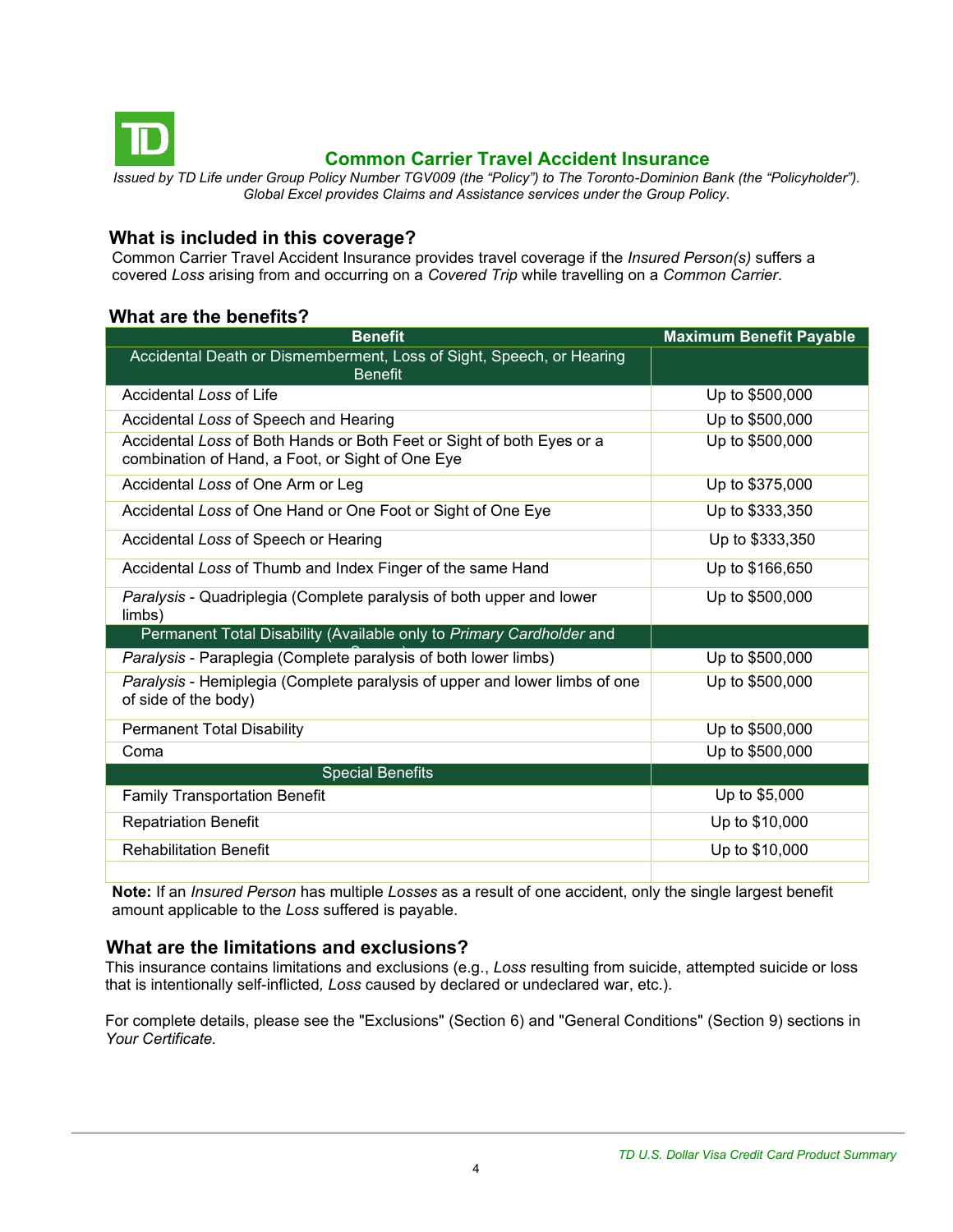<span id="page-4-0"></span>

### **Delayed and Lost Baggage Insurance**

*Issued by TD Home & Auto under Group Policy Number TDVB112008 (the "Policy") to The Toronto-Dominion Bank (the "Policyholder"). Global Excel provides Claims and Assistance services under the Group Policy.*

#### **What is included in this coverage?**

Delayed and Lost Baggage Insurance provides financial protection if a traveler's baggage has been lost while on a *Covered Trip* or the baggage has been delayed upon arrival at the final destination.

#### **What are the benefits?**

| <b>Benefit</b>                   | <b>Maximum Benefit Payable</b>                                                                                                                               |  |
|----------------------------------|--------------------------------------------------------------------------------------------------------------------------------------------------------------|--|
| <b>Delayed</b><br><b>Baggage</b> | For baggage delayed over 6 hours, up to \$1,000 of coverage per Covered<br>Person for the purchase of Essential Items, such as clothing and toiletries.      |  |
| Lost Baggage                     | Up to \$1,000 of coverage per Covered Person to reimburse You for the portion of<br>the replacement cost of personal property not covered by Common Carrier. |  |

**Note:** The total benefits payable for Delayed Baggage and Lost Baggage are subject to a maximum of \$1,000 per Covered Person per trip. To activate coverage, use *Your* Card to pay for the Ticket in full. Coverage will be in force while baggage is in the custody of the Common Carrier.

#### **What are the limitations and exclusions?**

This insurance contains limitations and exclusions. For example, no coverage is provided for:

- Expenses incurred more than ninety-six (96) hours after arriving at the *Final Destination* as shown on the *Ticket*
- Expenses incurred after the *Checked Baggage* is returned to the *Covered Person*
- Baggage not checked
- Baggage held, seized, quarantined or destroyed by customs or a government agency
- **Money**
- **Securities**
- Credit cards and other negotiable instruments
- Tickets and documents or *Losses* occurring when the *Checked Baggage* is delayed on a *Covered Person's* return to their home province or territory of residence.

For complete details, please see the "Exclusion and Limitations" (Section 5) and "General Conditions" (Section 7) sections in *Your Certificate.*